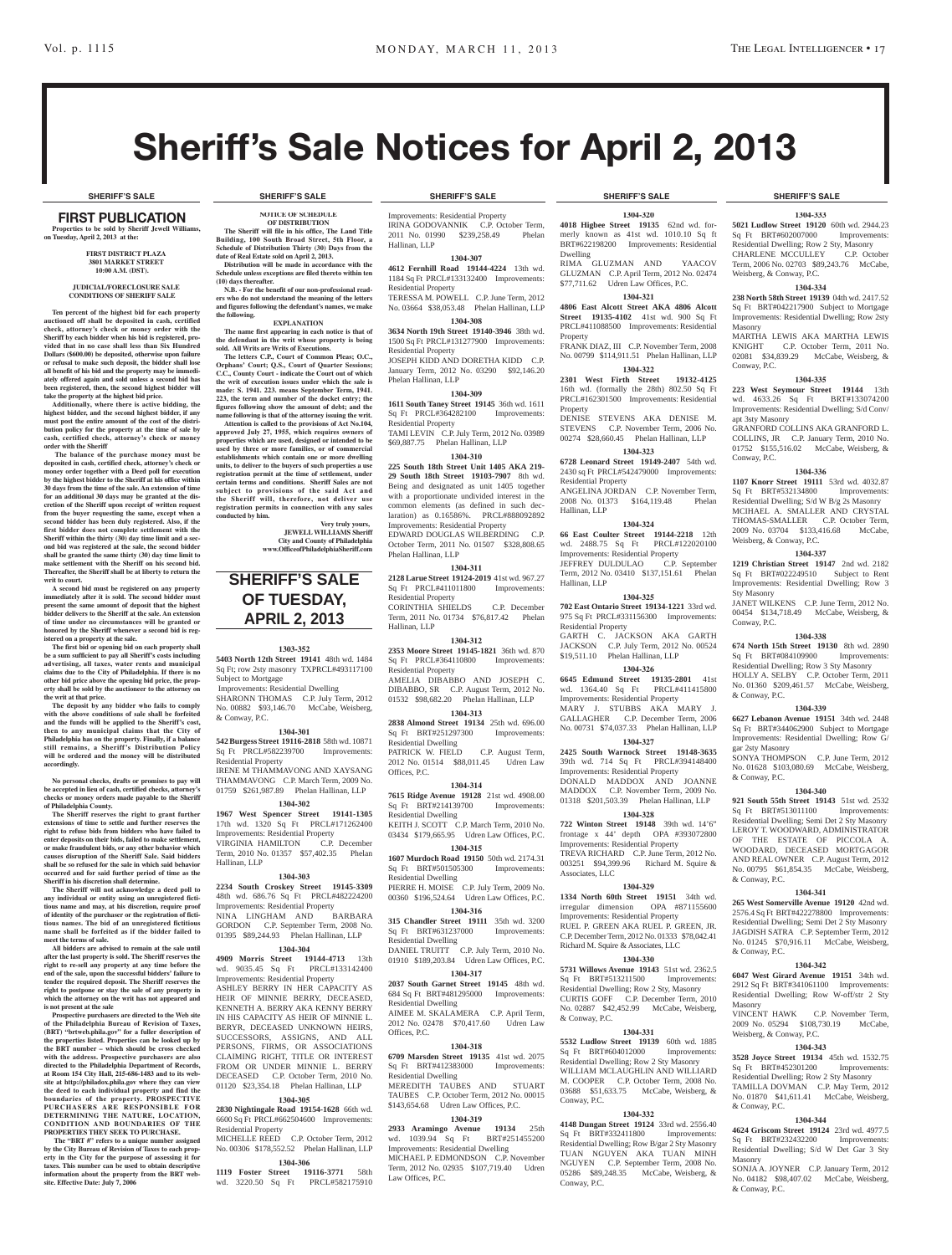# **1304-345**

**1834 West Moyamensing Avenue 19145** 48th wd. land 1120 Sq ft; improvement 1280 Sq ft BRT#262323000 Subject to Mortgage Improvements: JOSEPH COHEN C.P. March Term, 2012 No. 01456 \$58,758.63 Jennifer Iacono, Esq.,

Mattioni, Ltd.

**1304-346 3058 Tulip Street** 25th wd. Situate on the northwesterly side of Tulip Street (fifth feet wide) at the distance of four hundred and ninety-seven feet eleven and seven-eighths inches northeastwardly from the northeasterly

side of Ann Street Subject to Mortgage Improvements: Row 2 Sty Masonry LEAH B. BECK AND MICHAEL J. BECK C.P. September Term, 2012 No. 00920

### \$111,378.62 Chandra M. Arkema, Esq. **1304-347**

**1900 Medary Avenue 19141** 17th wd. 18'x97' PRCL#171305400, OPA #171305400 Improvements: Two Story Brick Store And Dwelling

BYAIRD EDWARDS; TITLE TO SAID PREMISES IS VESTED IN BYAIRD EDWARDS BY DEED FROM GINGER BOLDEN, DATED APRIL 22, 1985 AND RECORDED APRIL 25, 1985 IN THE OFFICE OF THE RECORDER OF DEEDS IN AND FOR PHILADELPHIA COUNTY IN DEED BOOK FHS 132, PG 10 C.P. June Term, 2012 No. 03317 \$116,302.18 Martin S. Weisberg, Esq.

### **1304-348**

**6140 Lebanon Avenue 19151** 34th wd. 4739.25 Sq Ft BRT#342126400 Improvements: Residential Property

JAMES P. BROWN, JR C.P. April Term, 2010 No. 000541 \$149,173.84 Christopher A. DeNardo, Esq.

### **1304-349**

**241 South 53rd Street 19139** 46th wd. 1155<br>
Sq Ft BRT#602193500 Improvements: Sq Ft BRT#602193500 Residential Property

CHARLES H. WAPLES, JR C.P. September Term, 2012 No. 3542 \$68,376.06 Christopher A. DeNardo, Esq.

### **1304-350**

**7123 Edmund Street** 41st wd. 1232 Sq Ft BRT#651290000 Improvements: Residential Dwelling

LINDA BIRSTOW AKA LINDA E. BRISTOW C.P. July Term, 2012 No. 03907 \$113,370.90 Law Offices of Gregory Javardian

# **1304-351**

**508 Easy Street, Unit T5-1 19111** 63rd wd. Land area 0 sq ft 0.84% undivided interest of, in and to the Common Elements BRT#888630240 Improvements: Residential Dwelling

PILSOON PARKE C.P. April Term, 2012 No. 003518 \$259,662.84 Heather Riloff, Esq. **1304-352**

### **7232 North 21st Street AKA 7232 North Twnety-first Street 19138** 10th wd. 1770 Sq Ft BRT#101186800 Improvements:

Residential Dwelling ARTKEA BOONE C.P. February Term, 2012

No. 001122 \$153,101.31 Heather Riloff, Esq.

# **1304-353**

**6118 West Columbia Avenue 19151-4503**  34th wd. 3300 Sq Ft PRCL#342109600 Improvements: Residential Property OTIS P. BALL, JR C.P. August Term, 2008 No. 01009 \$263,757.66 Phelan Hallinan, LLP

### **1304-354**

**1913 Clarence Street AKA 1913 East Clarence Street** 45th wd. 728.53 Sq Ft PRCL#452123900 Improvements: Residential Property

BONNIE R. KUSHNER AND PETER DISSIN C.P. July Term, 2012 No. 01981 \$42,307.19 Phelan Hallinan, LLP

### **1304-355**

**5047 Walnut Street 19139-4250** 46th wd. 2459.52 Sq Ft PRCL#602044700 Improvements: Residential Property CECILIA ANN ROBERTS IN HER CAPACITY AS EXECUTRIX AND DEVISEE OF THE ESTATE OF EDNA L. ROBERTS CHERE' CUNNINGHAM, IN HER CAPACITY AS DEVISEE OF THE ESTATE OF EDNA L. PATRICE CUNNINGHAM HER CAPACITY AS DEVISEE OF THE ESTATE OF EDNA L. ROBERTS. C.P. October Term, 2011 No. 04291 \$67,590.24 Phelan Hallinan, LLP

# **1304-356**

**5441 North Water Street 19120-3019**  42nd wd. 5500 Sq Ft PRCL#421287000 Improvements: Residential Property<br>JEANNETTE B. SCHNEIDER C.P. May JEANNETTE B. SCHNEIDER Term, 2012 No. 00266 \$163,320.96 Phelan

### **1304-357**

Hallinan, LLP

**145 Leverington Avenue 19127-2019** 21st wd. 1404 Sq Ft PRCL#211399700 Improvements: Residential Property JOHN T. HARRELL AND SUSAN HARRELL **1237 Filmore Street AKA 1237 Fillmore**  C.P. September Term, 2012 No. 03374 \$163,883.60 Phelan Hallinan, LLP

**1304-358 11735 Waldemire Drive 19154-3443** 66th wd. 900 Sq Ft PRCL#662131900 Improvements: Residential Property DOMINIC J. MANNO C.P. April Term, 2012 No. 02302 \$184,090.16 Phelan Hallinan, LLP

### **1304-359**

**2067 Bridge Street 19124-2044** 62nd wd. 1309.80 Sq Ft PRCL#622120400 Improvements: Residential Property JAMES S. RISS AKA JAMES RISS September Term, 2012 No. 00347 \$47,040.29 Phelan Hallinan, LLP

### **1304-360**

**1435 South Colorado Street 19146-4732**  36TH wd. 700 Sq Ft PRCL#365216100 Improvements: Residential Property ROBERT J. LONG C.P. July Term, 2012 No. 03558 \$117,566.05 Phelan Hallinan, LLP

### **1304-361**

**1131 Brill Street 19124-1116** 62nd wd. 2000 Sq Ft PRCL#621038800 Improvements: Residential Property NADJAHI R. GIVENS AND YVETTE V. GIVENS C.P. March Term, 2009 No. 02136 \$102,335.44 Phelan Hallinan, LLP

**1304-362**

**1122 South 56th Street 19143-4042** 51st wd. 1232 Sq Ft PRCL#513022700 Improvements: Residential Property REGINALD SHARPE, INDIVIDUALLY AND IN HIS CAPACITY AS ADMINISTRATOR OF THE ESTATE OF ERNESTINE PALMER AKA ERNESTINE B. PALMER, DECEASED. UNKNOWN HEIRS, SUCCESSORS, ASSIGNS, AND ALL PERSONS, FIRMS, OR ASSOCIATIONS CLAIMING RIGHT, TITLE OR INTEREST FROM OR UNDER ERNESTINE PALMER AKA ERNESTINE B. PALMER, DECEASED. C.P. October Term, 2011 No. 01539 \$37,834.10 Phelan Hallinan, LLP

### **1304-363**

**10830 East Keswick Road 19154-4109**  66th wd. 2051.76 Sq Ft PRCL#662098700 Improvements: Residential Property ANDREW BROWN C.P. October Term, 2012 No. 00318 \$59,102.30 Phelan Hallinan, LLP

### **1304-364 913 Longshore Avenue 91111-4424** 53rd wd. 2419.80 Sq Ft PRCL#532180200

Improvements: Residential Property ANTHONY L. DAVIS C.P. August Term, 2009 No. 04113 \$105,006.14 Phelan Hallinan, LLP

### **1304-365**

**168 Grape Street 19127-1440** 21st wd. 1710 Sq Ft PRCL#211118200 Improvements: Residential Property<br>GREGORY J. FITZSIMMONS AKA GREGORY FITZSIMMONS C.P. May Term, 2009 No. 02074 \$194,930.80 Phelan Hallinan, LLP

### **1304-366**

**5232 Sylvester Street 19124-1816** 62nd wd. 1570.78 Sq Ft Improvements: Residential Property ARCADIO HERNANDEZ C.P. July Term, 2006 No. 00533 \$73,822.44 Phelan Hallinan, LLP

### **1304-367**

**901 North Penn Street Unit 904 19106** 88th wd. Being and designated as Unit No. R-904 together with a proportionate undivided interest in the Common Elements (as defined in such declaration) of 0.39% PRCL#888062088

Improvements: Condominium ALEXANDER KATSEF AND VLADISLAV VAISMAN C.P. June Term, 2010 No. 00050 \$259,612.32 Phelan Hallinan, LLP

### **1304-368**

**3037 North Stillman Street 19132-1306**  38th wd. 647.82 Sq Ft BRT#381085100 Improvements: Residential Property LISA A. JEFFERSON C.P. January Term, 2009 No. 02831 \$27,715.44 Phelan Hallinan, LLP

### **1304-369**

**7213 North 21st Street 19138** 10th wd. (formerly part of 50th) 1770.00 Sq Ft BRT#101175500 Improvements: Residential Dwelling GENEVA HOLNESS WILLIAMS C.P. February Term, 2012 No. 03217 \$102,355.95 Udren Law Offices, P.C.

### **1304-370**

**1009 Arch Street #4a 19107** 0 Sq Ft BRT#888037880 Improvements: Residential Dwelling HSIN HSIAO LIU C.P. August Term, 2012

No. 01520 \$140,060.05 Udren Law Offices, P.C.

# **SHERIFF'S SALE SHERIFF'S SALE SHERIFF'S SALE SHERIFF'S SALE SHERIFF'S SALE**

Sq Ft BRT#234029700 Improvements:

ROSLYN WEBB C.P. January Term, 2012 No. 03566 \$196,141.97 KML Law Group, P.C. **1304-401 4039 Neilson Street 19124** 33rd wd. 900 Sq Ft BRT#332527500 Improvements: Residential

LANEESHIA CHASE AKA LENEESHIA CHASE C.P. October Term, 2010 No. 02538 \$55,803.97 KML Law Group, P.C. **1304-402 3132 Tasker Street 19145** row 2 sty masonry BRT#482001700 Improvements: Residential

GEORGETTA WALTON C.P. October Term, 2011 No. 002086 \$34,008.14 Federman &

**1304-403 54 Eeast Springer Street 19119** row 3 sty masonry BRT#221189500 Improvements:

TANYA BARNES AND HARVEY BARNES C.P. November Term, 2011 No. 00173 \$52,030.10 Federman & Associates, LLC **1304-404 5326 Roosevelt Boulevard 19124** row b/gar 2sty masonry BRT#351033500 Improvements: Residential Dwelling MARIA GONZALEZ C.P. February Term, 2012 No. 000502 \$130,610.07 Federman &

**1304-405 734 East Westmoreland Street 19134** 33rd wd. 825 Sq Ft BRT#331096000 Improvements:

ANDREA DUFFEL AKA ANDREA DUFFELL AND THEODORE DUFFEL AKA THEODORE DUFFELL C.P. August Term, 2011 No. 02765 \$75,312.81 KML Law

**1304-406 3525 North 18th Street 19140** 11th wd. 1576 Sq Ft BRT#112251600 Improvements:

CRYSTAL CUNNINGHAM C.P. December Term, 2009 No. 01151 \$100,767.16 KML

**1304-407 4532 Tudor Street 19136** 41st wd. 1077.78 Sq Ft BRT#412134000 Improvements:

CHRISTINE ALBERTINI C.P. July Term, 2012 No. 00929 \$130,956.44 KML Law

**1304-408 3820 North Fairhill Street 19140** 43rd wd. 1164.90 Sq Ft BRT#432254000 Improvements: Residential Property ADRIANA D. MONTIJO C.P. September Term, 2012 No. 03107 \$35,871.39 KML

**1304-409 6451 Smedley Street 19126** 17th wd. 1280 Sq Ft BRT#172160000 Improvements:

DIANE R. BRIDGES C.P. May Term, 2012 No. 02778 \$95,532.48 KML Law Group,

**1304-410 6502 Reedland Street 19142** 40th wd. 1134.42<br>
Sq Ft BRT#406212600 Improvements:

ANDREW M. WONGEH C.P. April Term, 2010 No. 04431 \$34,237.82 KML Law

**1304-411 5634 Loretto Avenue 19124** 35th wd. 1680 Sq Ft BRT#351392900 Improvements:

KELLEY ANN BROWN-EDWARDS C.P. July Term, 2010 No. 00505 \$164,060.87

**1304-412 1328 Palethorp Street 19122** 18th wd. 750 Sq Ft BRT#182097300 Improvements:

MOHAMED AJAJ C.P. August Term, 2010 No. 04189 \$87,746.63 KML Law Group,

**1304-413 4951 Rubicam Street 19144** 12th wd. 3821.10 Sq Ft BRT#121196200 Improvements:

**1304-414 2904 Poplar Street 19130** 15th wd. 1779.68 Sq Ft BRT#152343800 Improvements:

ANTHONY PIZZARO C.P. November Term, 2006 No. 00440 \$321,599.71 KML Law

**1304-415 2916 Rorer Street 19134** 7th wd. 901 Sq Ft BRT#071521200 Improvements: Residential

TAMMY NGOC HUYNH C.P. September

JEAN ANNE WHITE-HUTCHINS October Term, 2008 No. 01236 \$82,294.94

Property

Dwelling

Associates, LLC

Residential Dwelling

Associates, LLC

Residential Property

Residential Property

Residential Property

Group, P.C.

Law Group, P.C.

Residential Property

Sq Ft BRT#406212600 Residential Property

P.C.

Group, P.C.

Residential Property

KML Law Group, P.C.

Residential Property

Residential Property

KML Law Group, P.C.

Residential Property

Group, P.C.

Property

P.C.

Law Group, P.C.

Group, P.C.

2011 No. 02468 \$40,786.00 KML Law

**1304-386 2011-13 Griffith Street 19152** 56th wd. 5000

DENISE M. SPEECE AKA DENISE M CEBOLLERO C.P. February Term, 2012 No. 02637 \$85,907.11 KML Law Group, P.C. **1304-387 6609 Rutland Street 19149** 54th wd. 1253.28 Sq Ft BRT#541169100 Improvements:

SAMUEL MASIH C.P. July Term, 2012 No. 03031 \$133,089.89 KML Law Group, P.C. **1304-388 3110 Westmont Street 19121** 32nd wd. 840 Sq Ft BRT#323144200 Improvements:

CHARLES A. J. HALPIN III AS ADMINISTRATOR OF THE ESTATE OF EDITH BARNES AND JOHN BERNARD SMITH C.P. June Term, 2010 No. 01929 \$32,760.51 KML Law Group, P.C. **1304-389 3138 Reach Street 19134** 33rd wd. 708 Sq Ft BRT#331312300 Improvements: Residential

UMIDA F. ERGASHBAEVA AND LOLA MANANOVA C.P. August Term, 2009 No. 00043 \$52,383.35 KML Law Group, P.C. **1304-390 7673 Overbrook Avenue 19151** 34th wd. 1778.16 Sq Ft BRT#343260300 Improvements: Residential Property NICOLE A. KINSEY C.P. May Term, 2011 No. 03037 \$141,041.50 KML Law Group,

**1304-391 5627 Thomas Avenue 19143 51st wd. 1306.40**<br>Sq. Ft. **BRT#513085400** Improvements:

ERIC PONDER C.P. July Term, 2008 No. 04590 \$130,450.04 KML Law Group, P.C. **1304-392 7617-19 Williams Avenue 19150** 50th wd. 11619.75 Sq Ft BRT#501008900 Improvements: Residential Property JOMO DAVIS C.P. November Term, 2009 No. 03700 \$232,211.98 KML Law Group, P.C. **1304-393 2404 North 54th Street 19131** 52nd wd. 6359.92 Sq Ft BRT#522207400 Improvements: Residential Property DEBORAH MOORE C.P. August Term, 2004 No. 00600 \$134,299.00 KML Law

**1304-394 6121 Jackson Street 19135** 41st wd. 2200 Sq Ft BRT#411194600 Improvements:

CARLA B. WILLIAMS C.P. August Term, 2012 No. 00801 \$72,360.32 KML Law

**1304-395 1820 Strahle Street 19152** 56th wd. 2205<br>
Sq Ft BRT#562154600 Improvements:

BRIAN J. LANDIS C.P. October Term, 2010 No. 03856 \$216,668.85 KML Law Group,

**1304-396 1902 South 21st Street 19145** 48th wd. 999.75 Sq Ft BRT#482135900 Improvements:

GILBERT GOOLSBY AND MICHELLE GOOLSBY C.P. January Term, 2008 No. 00415 \$34,877.86 KML Law Group, P.C. **1304-397 1461 Creston Street 19111** 54th wd. 1274.45 Sq Ft BRT#541010200 Improvements:

MICHAELANGELO I ADAMO C.P. October Term, 2012 No. 00988 \$95,124.69 KML

**1304-398 4907 Cedar Avenue 19143** 46th wd. 2750 Sq Ft BRT#462039900 Improvements:

ALLISON BETHEL AND GENNARO RAUSO, TRUSTEE FOR THE BETHEL TRUST C.P. March Term, 2009 No. 00122 \$419,126.32 KML Law Group, P.C. **1304-399 4322 Devereaux Street 19135** 55th wd. 1200<br>
Sq Ft BRT#552022500 Improvements:

PETER SOLINSKY JR C.P. September Term, 2012 No. 03148 \$86,932.04 KML Law

**1304-400 12130 Barbary Road 19154** 58th wd. 5841.28 Sq Ft BRT#663191300 Improvements:

Sq Ft BRT#513085400 Residential Property

Group, P.C.

Sq Ft BRT#561543200 Residential Property

Residential Property

Residential Property

**Property** 

P.C.

Group, P.C.

Group, P.C.

P.C.

Residential Property

Sq Ft BRT#562154600 Residential Property

Residential Property

Residential Property

Law Group, P.C.

Residential Property<br>ALLISON BETHI

Sq Ft BRT#552022500 Residential Property

Group, P.C.

Residential Property

**1304-371 Street 19124** 23rd wd. 1722.82 Sq Ft BRT#234119200 Improvements: Residential Dwelling HAMALLAH TRAORE C.P. February Term, Residential Property MARK MONTANARO C.P. April Term,

2011 No. 02964 \$169,803.65 Udren Law Offices, P.C.

# **1304-372**

**1932 69th Avenue 19138** 10th wd. 2274 Sq Ft BRT#101265700 Improvements: Residential Dwelling BRIAN FRYE AND YVETTE STYLES-

FRYE C.P. November Term, 2009 No. 03795 \$230,798.28 Udren Law Offices, P.C. **1304-373**

**2734 South Fairhill Street 19148** 39th wd. 920 Sq Ft BRT#395163200 Improvements: Residential Dwelling

RAYMOND R. LENHART AND ASSUNTA MARINO C.P. March Term, 2011 No. 00458 \$53,269.04 Udren Law Offices, P.C.

### **1304-374**

**1714 Arthur Street 19152** 56th wd. 7800 Sq Ft BRT#562052500 Residential Dwelling JOAN SATIN AND MICHAEL SATIN C.P.

June Term, 2011 No. 01968 \$242,563.79 Udren Law Offices, P.C. **1304-375**

### **5704 Wyndale Avenue 19131** 52nd wd. 1736.32

Sq Ft BRT#522128400 Improvements: Residential Dwelling LINDA D. CRAYTON C.P. April Term, 2011 No. 01161 \$73,859.28 Udren Law Offices, P.C.

### **1304-376**

**1834 North Bucknell Street 19121** 32nd wd. 1248.48 Sq Ft BRT#322138500 Improvements: Residential Dwelling ABRAHAM M. TAYLOR C.P. February Term, 2008 No. 01624 \$59,834.48 Udren Law Offices, P.C.

### **1304-377**

**2209 South Hemberger Street** 48th wd. 686.76 Sq Ft BRT#32 S 1361 Improvements: Row 2 Story Masonry RATANAK PENH, ORIGINAL MORTGAGOR AND REAL OWNER AND SAMBATH TEAV,

REAL OWNER C.P. February Term, 2012 No. 01253 \$90,070.27 Milstead & Asscoiates, LLC

# **1304-378**

**4935 Mulberry Street** 23rd wd. 1950 Sq Ft Improvements: S/d Con Apartment 3 Story Masonry VASSEL EUELETT C.P. March Term, 2011 No. 03144 \$113,250.71 Patrick J. Wesner, Esq.

**1304-379 4613 Newhall Street** 13th wd. 3625.34 Sq Ft BRT#47 N 13216 Improvements: S/d Con, Apartment 3 Story Masonry ALBERT E. STEWART C.P. January Term, 2012 No. 02338 \$142,004.41 Milstead & Asscoiates, LLC

# **1304-380**

**4048 Castor Avenue** 33rd wd. 1125 Sq Ft BRT#332507500 Improvements: Row B/gar 2 Story Masonry WILSON RAMOS C.P. August Term, 2012 No. 01841 \$96,993.61 Milstead & Associates, LLC

### **1304-381**

**6824 Cobbs Creek Parkway** 40th wd. 2472.20 Sq Ft BRT#403227900 Improvements: Row 2 Sty, Masonry AUGUSTA M. COOPER C.P. June Term, 2011 No. 03232 \$124,481.90 Milstead &

### **1304-382**

Associates, LLC

**403-405 North 64th Street** 34th wd. 9457 Sq Ft BRT#343073200 Improvements: Row Conv/apartment 2 Sty Masonry ROBERT J. MASSELLA C.P. July Term, 2010 No. 02218 \$235,698.20 Milstead & Associates, LLC

### **1304-383**

**2209 Bucknell Street AKA 2209 South Bucknell Street** 48th wd. 1134 Sq Ft BRT#482295200 Improvements: Row 2 Sty Masonry

AUDREY CORE, ESTATE OF KELLY JACKSON AKA KELLY ANN JACKSON, DECEASED MORTGAGOR AND REAL OWNER C.P. March Term, 2012 No. 03635 \$40,254.55 Milstead & Asscoiates, LLC

### **1304-384**

**1319 Devereaux Avenue 19111** 53rd wd. 1184 Sq Ft BRT#531014400 Improvements: Residential Property

EMMANUEL JEAN-GILLES C.P. August Term, 2012 No. 01673 \$186,914.31 KML Law Group, P.C.

### **1304-385 1319 Church Street 19124** 23rd wd. 1525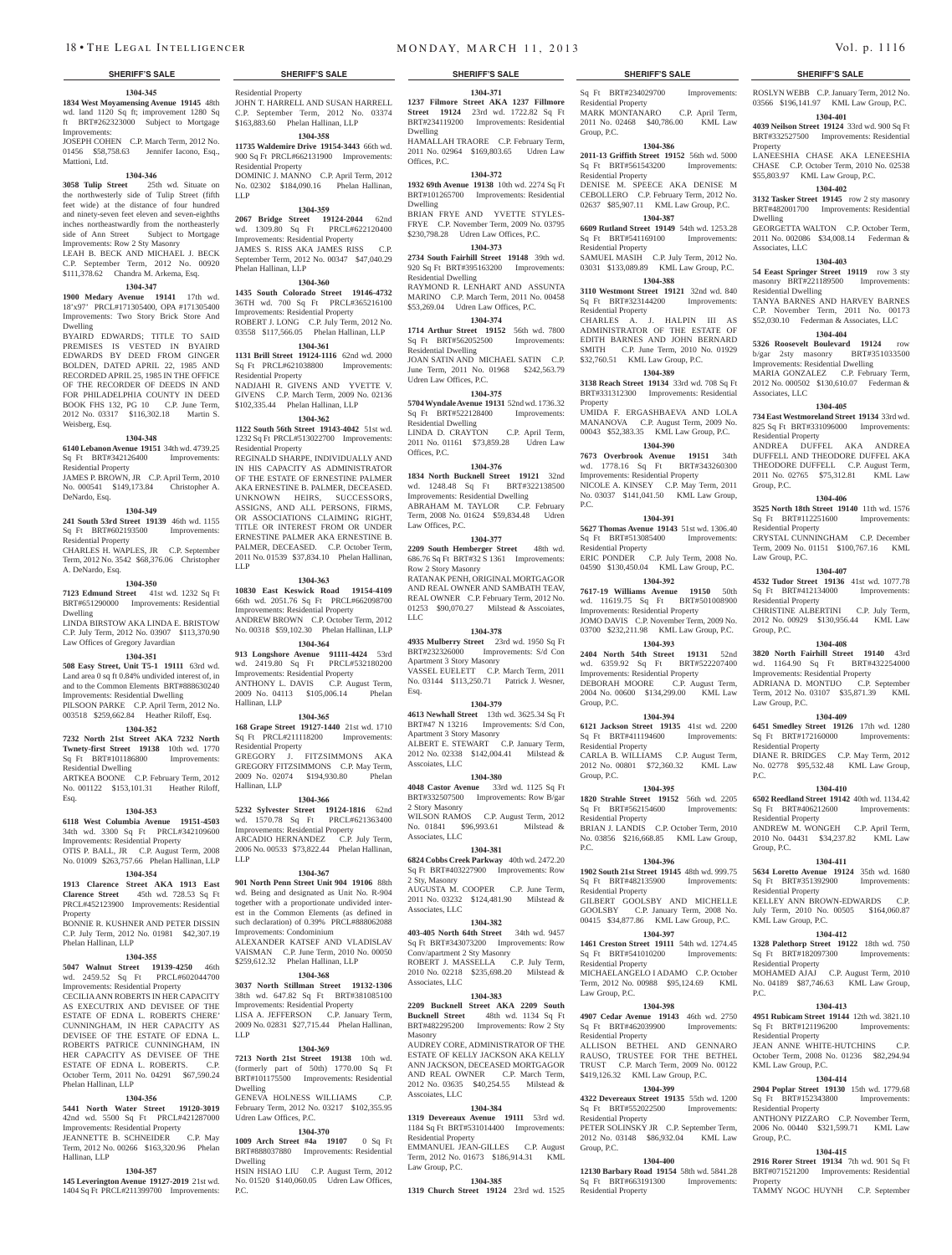### **SHERIFF'S SALE SHERIFF'S SALE SHERIFF'S SALE SHERIFF'S SALE SHERIFF'S SALE**

Term, 2012 No. 02924 \$20,936.18 KML Law Group, P.C.

### **1304-416**

**1335 Barnett Street 19111** 53rd wd. apartment 2-4 units 2 story, masonry, 1116 sq ft BRT#531063600 Improvements: Residential Dwelling;

RANIEH MUSA C.P. April Term, 2012 No. 03140 \$87,994.68 Federman & Associates, LLC

# **1304-417**

**5811 Akron Street 19149** 55th wd. 1232.80 Sq Ft OPA #621440300 Improvements: Residential Dwelling MADELINE M. BOOTH, DECEASED C.P.

September Term, 2012 No. 00327 \$86,464.00 Mitchell B. Klein, Esq.

### **1304-418**

**2028 South Croskey Street 19145** 48th wd. on the west side of Croskey St., 198 ft southward from the southside of St, front: 14 ft, depth: 54 ft BRT#482221000 Subject to Mortgage: CHARLENE K. WILSON C.P. March Term,

2012 No. 00357 \$107,249.15 Louis P. Vitti, Esq.

### **1304-419**

**848 East Schiller Street** 33rd wd. South side of Schiller Steet 185 ft 6 in westward from the west side of "H" Street; front 14 ft 4 in; depth 57 ft 0 in OPA #331186300 Subject to Mortgage. DAVID RAMIREZ C.P. September Term, 2012 No. 01572 \$36,671.83 Louis P. Vitti, Esq.

### **1304-420**

**145 West Wyneva Street 19144** 12th wd. (formerly the 22nd) 1746 Sq Ft BRT#123030400 Improvements: Residential Real Estate EARL HAMMOND AND IRMA GARDNER HAMMOND C.P. May Term, 2012 No. 00337 \$117,380.02 Stern & Eisenberg, P.C.

# **1304-421**

**2654 South Franklin Street 19148** 39th wd. 672 Sq Ft BRT#393234900 Improvements:

Residential Real Estate ERNEST WILKIE C.P. October Term, 2012 No. 03313 \$94,713.21 Stern & Eisenberg, P.C.

### **1304-422**

Residential Real Estate

Eisenberg, P.C.

**509 West Venango Street 19140** 43rd wd. 1734.20 Sq Ft BRT#432034300 Improvements: Residential Real Estate

WILLIS L. HOOPER C.P. April Term, 2012 No. 00873 \$58,327.85 Stern & Eisenberg, P.C. **1304-423**

### **666 North 39th Street 19104** 24th wd. 1321.75 Sq Ft BRT#242232000 Improvements:

VALERIE FLOWERS C.P. February Term, 2012 No. 01776 \$48,789.08 Stern & Residential Property KIM BUSSIE AND KEVIN J. BUSSIE C.P. September Term, 2012 No. 02736 \$214,079.92 KML Law Group, P.C.

Residential Property

Residential Property

Property

Property

 $G$ roup,  $PC$ .

Group, P.C.

**1304-430 3825 North 8th Street 19140** 43rd wd. 1057.50 Sq Ft BRT#432301800 Improvements:

NATHAN J. BROWN, CO-ADMINISTRATOR OF THE ESTAE OF DELORES CLAYTON AKA DELORES M. CLAYTON, DECEASED, DARLENE G. CARTER AS CO-ADMINISTRATOR OF THE ESTATE OF DELORES CLAYTON AKA DELORES M. CLAYTON, DECASED AND ALPHONSO B. CLAYTON AS CO-ADMINSTRATOR OF THE ESTAET OF DELORES CLAYTON AKA DELORES M. CLAYTON, DECEASED. C.P. July Term, 2005 No. 00686 \$40,190.29 KML

**1304-431 7414 North 21st Street 19138** 10th wd. 1815 Sq Ft BRT#101192000 Improvements:

STACI K. JOHNSON AKA STACI KIM JOHNSON C.P. July Term, 2012 No. 03775 \$34,812.24 KML Law Group, P.C. **1304-432 2934 Tulip Street 19134** 25th wd. 945.78 Sq Ft BRT#252367500 Improvements: Residential

PENNINGTON 189 MANAGEMENT LLC C.P. September Term, 2012 No. 03409 \$70,524.59 KML Law Group, P.C. **1304-433 345 E. Hortter Street 19119** 22nd wd. 1850 Sq Ft BRT#221183400 Improvements:

RENEE SMITH AND COREY QUINCY SMITH C.P. July Term, 2009 No. 00870 \$131,950.66 KML Law Group, P.C. **1304-434 1341 Tyson Avenue 19111** 35th wd. 5500 Sq Ft BRT#532240400 Improvements: Residential

NICHOLAS TRUBISKY C.P. December Term, 2011 No. 02527 \$95,035.87 KML

**1304-435 1310 Bigler Street 19145** 39th wd. 1275 Sq Ft BRT#395055000 Improvements: Residential

GREGORY H QUIGLEY C.P. June Term, 2009 No. 03883 \$280,555.61 KML Law

**1304-436 5920 Pulaski Avenue 19144** 59th wd. 2520 Sq Ft BRT#593204600 Improvements:

**1304-437**

**1304-438**

HOWARD SOLOMON, ADMINISTRATOR OF THE ESTATE OF JOYCE A. KENNY, DECEASED C.P. July Term, 2012 No. 04699 \$29,162.13 KML Law Group, P.C. **1304-439 4326 Malta Street 19124** 33rd wd. 1746.87 Sq Ft BRT#332134000 Improvements:

JOHN JAQUEZ C.P. June Term, 2012 No. 00614 \$122,520.20 KML Law Group, P.C. **1304-440 1714 Sigel Street 19145** 26th wd. 658 Sq Ft BRT#481041500 Improvements: Residential

SALAHUDIN ASH-SHAHEED AND MARIE A. JOHNSON C.P. June Term, 2012 No. 03701 \$38,937.20 KML Law Group, P.C. **1304-441 1613 West Lehigh Avenue 19132** 11th wd. (formerly part of the 38th) 1909.22 Sq Ft BRT#111003200 Improvements: Residential

NATHAN THOMAS C.P. October Term, 2012 No. 00052 \$106,558.46 KML Law

**1304-442 5828 Warrington Avenue 19143** 3rd wd. 1272.16 Sq Ft BRT#034083900 Improvements: Residential Property CHARLES A. J. HALPIN III, ESQUIRE AS ADMINSTRATOR OF THE ESTATE OF JUDITH A. MCKETHAN C.P. January Term, 2010 No. 01736 \$31,013.27 KML Law

Residential Property

Law Group, P.C.

Residential Property

Residential Property

Property

Property

Property

Group, P.C.

Law Group, P.C.

**1304-424 6743 North Smedley Street 19126** 10th wd. Irregular dimensions OPA #101036900 Improvements: Residential Property GERALDINE WASHINGTON, DECEASED AND ALL UNKNOWN INDIVIDUALS, HEIRS, SUCCESSORS, ASSIGNS, BUSINESS ENTITIES, NON-PROFIT ENTITIES, AND/ OR CHARITABLE ENTITIES HAVING AND/ OR CLAIMING ANY RIGHT, TITLE, AND/ OR INTEREST IN AND/OR FROM THE DECEDENT. C.P. August Term, 2012 No. 02553 \$21,493.74 Richard M. Squire & **1238 Stirling Street 19111** 53rd wd. 1744 Sq Ft BRT#531050200 Improvements: Residential Property UNKNOWN HEIRS OF MELANIE S. ELLIS, DECEASED AND ANTHONY ELLIS, SOLELY IN HIS CAPACITY AS HEIR OF MELANIE S. ELLIS, DECEASED C.P. February Term, 2012 No. 04023 \$60,434.07 KML Law Group, P.C. **2079 Larue Street 19124** 41st wd. 1113.56 Sq Ft BRT#411013800 Improvements:

### **1304-425**

Associates, LLC

**6618 Dicks Avenue 19142** 40th wd. 1183.92 Sq Ft BRT#406288600 Improvements: Residential Property LAKIA D. HARRIS AND MITCHELL D.

### HARRIS C.P. September Term, 2012 No. 02749 \$82,087.46 KML Law Group, P.C.

### **1304-426**

**5340 Wingohocking Terrace 19144** 53rd wd. (Formerly part of the 22nd) 2236.68 Sq Ft BRT#122184800 Improvements: Residential

Property KARMA WATSON C.P. August Term, 2012 No. 00832 \$73,082.96 KML Law Group, P.C.

# **1304-427**

**1731 South Dover Street 19145** 36th wd. 981.77 Sq Ft BRT#364385200 Improvements: Residential Property

# JOPSEH W. EDWARDS, III C.P. September Term, 2012 No. 03276 \$115,889.08 KML

Law Group, P.C. **1304-428**

# **8341 Gilbert Street 19150** 50th wd. 1984.40

Sq Ft BRT#502138200 Improvements: Residential Property JACQUELINE D. THOMPSON C.P. August

### Term, 2012 No. 01919 \$86,208.90 KML Law Group, P.C.

# **1304-429**

**814 Montrose Street 19147** 2nd wd. 695.25 Sq Ft BRT#021044600 Improvements: Residential Property

ANA R CRUZ AND JOSE D. OCAMPO C.P. October Term, 2012 No. 00078 \$139,383.66 KML Law Group, P.C.

**1304-443 912 South Yewdall Street 19143** 51st wd. 795 Sq Ft BRT#513003500 Improvements: Residential Property JOHN DEVORE AND DEVORE

ENTERPRISE, INC C.P. April Term, 2010 No. 03314 \$61,468.29 KML Law Group, P.C. **1304-444**

### **3304 North 15th Street 19140** 11th wd. 2126.30 Sq Ft BRT#112174000 Improvements:

Residential Property C. DELL PROPERTY MANAGEMENT, LLC AKA C DELL MANAGEMENT, LLC C.P. July Term, 2012 No. 03297 \$24,068.87 KML Law Group, P.C.

### **1304-445 A-B**

**13th Wd. (4944 North Broad Street - Premises A – 19141)** Approx 18 ft 7-1/2 inches by 86 ft 11 inches BRT#124 N 1539, TXPRCL#132015100 Subject to Mortgage Improvements: Two Adjoining Mixed-use Buildings

**13th Wd.** (**4946 North Broad Street – Premises B – 19141)** Approx 17 ft 5-1/2 inches by 86 ft 11 inches BRT#124 N 1538, TXPRCL#132015200 Subject to Mortgage Improvements: Two Adjoining Mixed-used Buildings

FLOYD L. TILLMAN AND MARTHA L. TILLMAN C.P. October Term, 2012 No. 002588 \$317,026.55 Alexander Geiger, Esq. **1304-446**

**8030 Madison Avenue** 40th wd. Situate on the south side of Madison Avenue at the distance of 100 feet northeastwardly from the northeast side of 81st Street Subject to Mortgage Improvements: S/d W Det Gar 2 Sty Masonry ROBERT E. WILLIAMS, DECEASED C.P. May Term, 2012 No. 02474 \$141,355.16 Chandra M. Arkema, Esq.

### **1304-447**

**1933 South 22nd Street** 48th wd. Situate on the east side of Twenty-second Street at the distance of two hundred and forty-five feet eleven inches southward from the south side of Mifflin Street Subject to Mortgage Improvements: Row 2 Sty Masonry NORMAN WHITE (DECEASED) C.P. December Term, 2011 No. 03402 \$84,645.36 Chandra M. Arkema, Esq.

### **1304-448**

**1843 North 25th Street 19121** 32nd wd. East side of 25th Street 169 ft 0 in southward from the south side of Berks St; front 14 ft 0 in, depth 65 ft, 0 in BRT#322174900 SHERAH D. FREEMAN AND SHERAH D. FOWLER C.P. July Term, 2012 No. 02823 \$39,671.78 Louis P. Vitti, Esq.

### **1304-449**

**444 West Bringhurst Street 19144** 12th wd. 2588 Sq Ft BRT#123111400 Improvements: Residential Dwelling BRINGHURST, LLC C.P. October Term, 2012 No. 844 \$128,446.53 Weber Gallagher Simpson Stapleton Fires & Newby, LLP, Sarah

### A. Elia, Esq. **1304-450**

**2674 Tilton Street 19125** 31st wd. 700 Sq Ft BRT#312179080 Improvements: Residential Property THOMAS B. WACHTMANN C.P. September

Term, 2012 No. 0480 \$340,797.64 Kristine M. Anthou, Esq.

### **1304-451**

**2533 South 69th Street 19142** 40th wd. 1328 Sq Ft BRT#406126300 Residential Property CLARENCE SMART C.P. August Term, 2007 No. 1053 \$65,613.43 Kristine M. Anthou, Esq.

### **1304-452**

**5028 Hazel Avenue 19143** 46th wd. 2200 Sq Ft BRT#462026300 Improvements: Residential Property JEFFREY THOMPSON C.P. March Term, 2010 No. 01848 \$206,515.70 Kristine M.

# Anthou, Esq.

**1304-453 5955 Springfield Avenue 19143** 3rd wd. 1284 Sq Ft BRT#034117501 Improvements: Residential Property ALESHIA WHITE C.P. October Term, 2007 No. 004181 \$53,680.25 Kristine M. Anthou, Esq.

### **1304-454**

**6158 Locust Street 19139** 3rd wd. 998.40 Sq Ft BRT#031098700 Improvements: Residential Property JEFLIA WILLIAMS C.P. January Term, 2006 No. 0516 \$63,420.91 Kristine M. Anthou, Esq.

### **1304-455**

**1662 Granite Street 19124-1366** 62nd wd.  $819.17$  Sq Ft Improvements: Residential Property VICTORIA B. DWORAK AKA VICTORIA CEBZANOV C.P. June Term, 2012 No. 01323 \$33,544.65 Phelan Hallinan, LLP

**– Premises B – 19132)** 1344 Sq Ft BRT#381359000 Improvements: Residential

THOMAS FUNERAL SERVICE, INC. ANTONIO D. THOMAS AND RUTHIE B. THOMAS C.P. November Term, 2012 No. 02342 \$96,023.80 Udren Law Offices, P.C. **1304-471 336 Gladstone Street 19148** 39th wd. 672 Sq Ft BRT#392204600 Improvements:

JENNIFER C. ABRANTE AND JOSE A. ABRANTE, JR C.P. September Term, 2012 No. 03423 \$149,346.12 Udren Law Offices, P.C. **1304-473 34 Ashmead Place South 19144** 12th wd. 1288.80 Sq Ft BRT#123083100 Improvements: Residential Dwelling ALICE LASHLEY AND KELVIN A. LASHLEY C.P. November Term, 2012 No. 02933 \$80,962.26 Udren Law Offices, P.C. **1304-474 6730 Bass Street 19119** 22nd wd. 1004.40 Sq Ft BRT#222196700 Improvements:

KEVIN M. LITTLEJOHN AND PATRICIA L. LITTLEJOHN C.P. July Term, 2012 No. 02645 \$48,105.70 Udren Law Offices, P.C. **1304-475 513 Saint Michael Drive 19148** 39th wd. 1489.50 Sq Ft BRT#392227726 Improvements: Residential Dwelling NO HUYNH AND JIMMY TRAN C.P. June Term, 2009 No. 02839 \$256,841.80 Udren

**1304-476 1626 South 19th Street 19145** 36th wd. 1188 Sq Ft BRT#871168400 Improvements:

HECTOR D. ANGUS C.P. June Term, 2008 No. 04540 \$106,852.52 KML Law Group,

**1304-477 2510 South Millick Street 19142** 40th wd. 752 Sq Ft BRT#402049700 Improvements:

PATRICK CARRIGAN C.P. December Term, 2008 No. 01986 \$77,675.49 KML Law

**1304-478 6237 Trotter Street 19111** 53rd wd. 1535.04 Sq Ft BRT#531235300 Improvements:

CELOUSE SAINT-FLINA AND LUKNER SAINT-JUSTE C.P. December Term, 2011 No. 03208 \$147,889.65 KML Law Group, P.C. **1304-479 2837 Lardner Street 19149** 62nd wd. 926.90 Sq Ft BRT#621190400 Improvements:

LUZ C. BERRIOS AND FRANCISCO J. GUZMAN C.P. October Term, 2010 No. 03829 \$80,305.70 KML Law Group, P.C. **1304-480 4229 Markland Street 19124** 33rd wd. 1024.28 Sq Ft BRT#332503700 Improvements:

WANDA L. SOUTHERLAND C.P. October Term, 2012 No. 02187 \$117,310.20 KML

**1304-481 1107 Snyder Avenue 19148** 39th wd. 945 Sq Ft BRT#871179850 Improvements:

JOHN DOE C.P. July Term, 2003 No. 02971 \$227,651.47 KML Law Group, P.C. **1304-482 5355 Woodland Avenue** 51st wd. Situate on the northwesterly side of Woodland Avenue at the distance of 377 ft 8-3/8 inches southwestwardly from the southwesterly side of 53rd stret Subject to Mortgage Improvements: Row

STEVEN L. GORDON C.P. January Term, 2012 No. 01351 \$98,840.88 Chandra M.

**1304-483 6650 Blakemore Street** Beginning at a point on the southwesterly side of Blakemore Street (50 feet wide) at the distance of 134 feet, 3-5/8 inches northwestwardly measured along the said southwesterly side of Blakemore Street from the northwesterly side of Hortter Street (50 feet wide). Subject to Mortgage Improvements:

JOSEPH D. JOHNSON, JR. C.P. January Term, 2012 No. 02040 \$189,458.28 Chandra

**1304-484 7027 Andrews Avenue 19138-2109** 10th wd. 2172.06 Sq Ft BRT#101137700 Improvements: Residential Dwelling ROBERT L. JACKSON, JR. AND VENICE JACKSON C.P. August Term, 2012 No. 01523 \$66,932.66 Barbara A. Fein, Esq.

**1304-485 1007 Rosalie Street 19149-3625** 35th

Dwelling

Residential Dwelling

Residential Dwelling

Law Offices, P.C.

Residential Property

Residential Property

Residential Property

Residential Property

Residential Property

Law Group, P.C.

Residential Property

W-off Str 2 Sty Masonry

Row B/gar, 2 Sty Masonry

M. Arkema, Esq.

Arkema, Esq.

Group, P.C.

P.C.

**1304-456 2220 Ellsworth Street 19146-2812** 26th wd. 1376 Sq Ft TXPRCL#361240300 Improvements: Residential Property ELOISE N. HAINES C.P. June Term, 2012 No. 02861 \$110,855.44 Phelan Hallinan, LLP

### **1304-457 1835 South 28th Street 19145-1701** 48th

wd. 1624.25 Sq Ft PRCL#482345400 Improvements: Residential Property MARC GARGIULO C.P. December Term, 2011 No. 01738 \$51,844.87 Phelan Hallinan, LLP

### **1304-458**

**248 North Ramsey Street 19139** 44th wd. 900 Sq Ft PRCL#441106200 Improvements: Residential Property KEVIN E. BUTLER AKA KEVIN E. BUTLER, SR C.P. June Term, 2008 No. 04824 \$52,375.15 Phelan Hallinan, LLP

### **1304-459 245 Hansberry Street 19144-4017** 12th

wd. (formally the 59th) 5182.32 Sq Ft PRCL#123104100 Improvements: Residential Property EDWARD MACK C.P. January Term, 2012

No. 04913 \$58,720.32 Phelan Hallinan, LLP **1304-460**

### **1207 South Marshall Street 19147- 4817** 2nd wd. 520 Sq Ft PRCL#021458400 Improvements: Residential Property UNKNOWN HEIRS, SUCCESSORS, ASSIGNS, AND ALL PERSONS, FIRMS, OR ASSOCIATIONS CLAIMING RIGHT, TITLE, OR INTEREST FROM OR UNDER JOSEPH UFF, JR., DECEASED C.P. August Term,<br>2012 No. 02381 \$119.141.26 Phelan 2012 No. 02381 \$119,141.26 Hallinan, LLP

# **1304-461**

**6820 Dicks Avenue 19142-2516** 40th wd. 1088 Sq Ft PRCL#406294500 Improvements: Residential Property JOSEPH T. QUINONES C.P. August Term,

2010 No. 03471 \$53,465.66 Phelan Hallinan, LLP

# **1304-462**

**1938 South 23rd Street 19145-2601** 48th wd. 910 Sq Ft PRCL#482258800 Improvements: Residential Property CLIFFORD W. BLACK C.P. August Term,

2012 No. 01536 \$63,323.49 Phelan Hallinan, LLP

# **1304-463**

**1324 Locust Street, Unit 1224 19107-5652**  88th wd. Together with a proportionate undivided interest in the Common Element (as defined in such declaration) PRCL#888115818 Improvements: Condominium Unit KAMRAN KHAN C.P. February Term, 2012 No. 03683 \$115,189.61 Phelan Hallinan, LLP

### **1304-464**

**5317 Wayne Avenue 19144-6201** 12th wd. 14096.50 Sq Ft PRCL#124112150 Improvements: Residential Property DAVID PRATT C.P. August Term, 2010 No.

04443 \$301,032.68 Phelan Hallinan, LLP **1304-465 2540 North 18th Street 19132-3811** 16th

wd. 1038.50 Sq Ft PRCL#162012000 Improvements: Residential Property CHALITA J. BIZZELL C.P. July Term, 2012 No. 04686 \$24,957.40 Phelan Hallinan, LLP

# **1304-466**

**5351 Wingohocking Heights 19144** 12th wd. 12890.88 Sq Ft PRCL#122183000 Improvements: Residential Property MARY CASTORIE AND MICHAEL MCKINLEY C.P. December Term, 2006 No. 01484 \$318,912.83 Phelan Hallinan, LLP **1304-467**

**1918 West Westmoreland Street 19140-4811**  11th wd. 1268.46 Sq Ft PRCL#112021000 Improvements: Residential Property GREGORY ERVING C.P. October Term, 2009 No. 02368 \$68,730.20 Phelan Hallinan, LLP

BRT#332157100 Improvements: Residential

FRANK J. MCHALE JR, AKA FRANK J. MCHALE C.P. October Term, 2011 No. 03350 \$30,341.82 Udren Law Offices, P.C. **1304-469 54 North 62nd Street 19139** 4th wd. 1195.74 Sq Ft BRT#341221800 Improvements:

MICHELLE LUMB C.P. November Term, 2011 No. 00539 \$34,624.72 Udren Law

**1304-470A-B 38th Wd. (2741 West Allegheny Avenue – Premises A – 19132)** 2741 Sq Ft BRT#3813589000 Improvements: Residential

**38th Wd. (2743 West Allegheny Avenue** 

### **1304-468 4308 I Steet 19124** 33rd wd. 1737.20 Sq Ft

Dwelling

Residential Dwelling

Offices, P.C.

Dwelling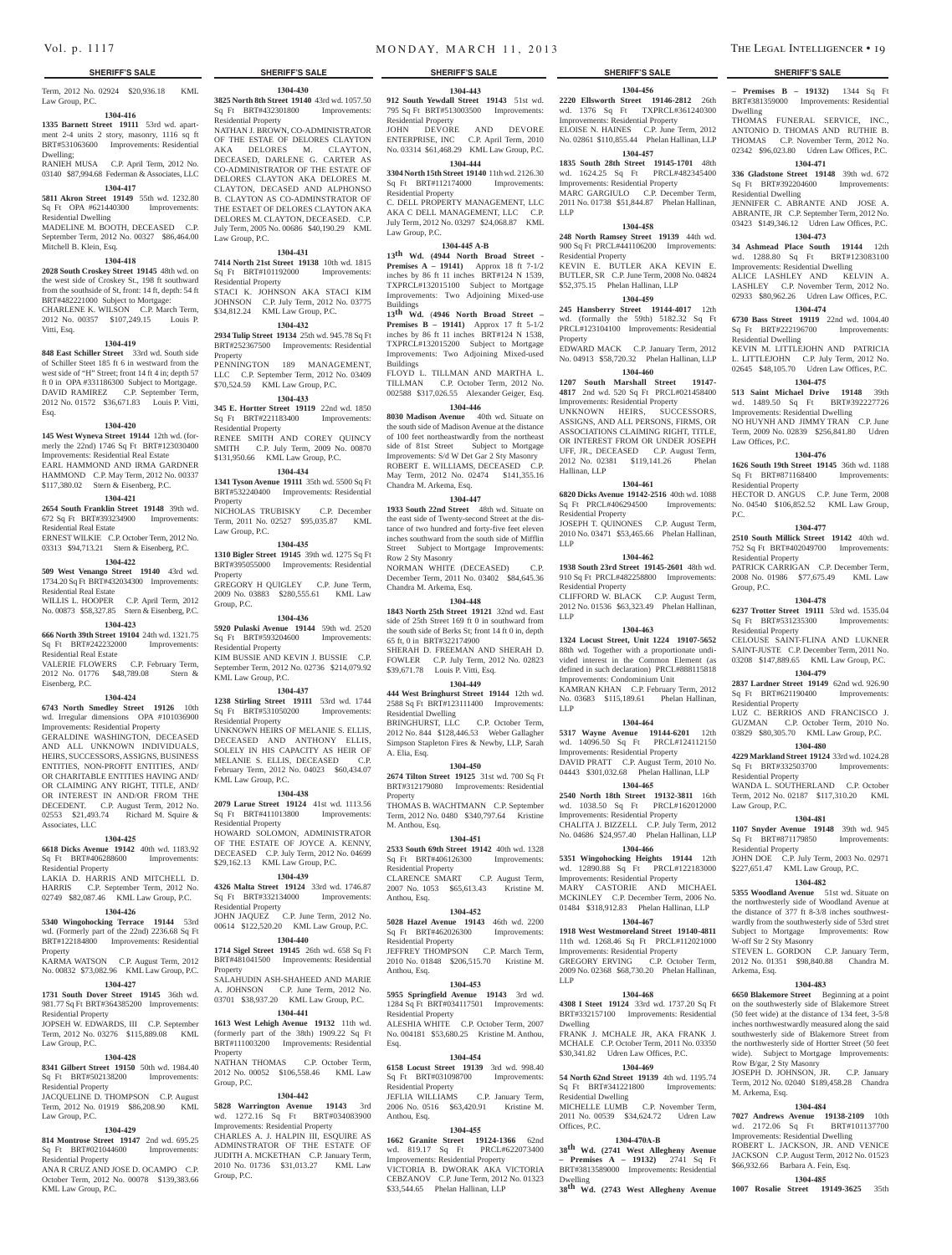wd. 1192.72 Sq Ft BRT#352043900 Improvements: Residential Dwelling GRIGORIY YUSUPOV AND IRINA RUBINOV C.P. August Term, 2012 No. 02156 \$106,754.88 Barbara A. Fein, Esq.

# **1304-486**

**4240 Romain Street 19124-4547** 23rd wd. 1195.74 Sq Ft BRT#232456700 Improvements: Residential Dwelling VICTORIA B. CEBZANOV C.P. August Term, 2012 No. 00572 \$59,659.07 Barbara A. Fein, Esq.

### **1304-487**

**4446 Salmon Street 19137** 45th wd. 1399.65 Sq Ft BRT#453270300 Subject to Mortgage Improvements: Residential Dwelling ZENIA BENT C.P. May Term, 2012 No.

### 02410 \$139,839.20 Udren Law Offices, P.C. **1304-488**

**4829 Hazel Avenue 19143** 46th wd. 2310.00 Sq Ft BRT#461063000 Improvements: Residential Dwelling DAVID TIBBS AND DENISE E. TIBBS C.P.

May Term, 2010 No. 04558 \$159,324.03 Udren Law Offices, P.C. **1304-489**

**854 East Rittenhouse Street 19138**  59th wd. 3200.40 Sq Ft BRT#591112100 Improvements: Residential Dwelling PAMELA R. PITTS C.P. October Term, 2010 No. 03836 \$163,509.81 Mark J. Udren, Esq.

### **1304-490**

**6614 Dicks Avenue 19142-2601** 40th wd. 1183.92 Sq Ft BRT#406288400 Improvements: Residential Property GLADYS GBONDO C.P. December Term, 2011 No. 1626 \$54,509.95 Scott A. Dietterick, Esq., Kimberly A. Bonner, Esq., Joel A. Ackerman, Esq., Ashleigh L. Marin, Esq., Ralph M. Salvia, Esq., Jaime R. Ackerman, Esq., Zucker, Goldberg & Ackerman, LLC

### **1304-491**

**10981 Decatur 19154** 66th wd. 248,965 Sq Ft BRT#884280000 Subject to Mortgage Subject to Rent Improvements: Commercial PIDC FINANCING CORPORATION, AS

REAL OWNER AND 10981 DECATUR PARTNERS LP, AS MORTGAGOR AND EQUITABLE OWNER C.P. March Term, 2012 No. 00803 \$4,881,646.64 Loren L. Speziale, Esq.

### **1304-492**

**2327 Loney Street 19152** 56th wd. 3019.30 Sq Ft OPA #561566800 Subject to Mortgage Improvements: Residential Property RONALD ZABOR C.P. January Term, 2012 No. 1694 \$105,215.20 Lauren Berschler Karl, Esq.

### **1304-493**

**4453 North 4th Street 19140** 7th wd. 716.31 Sq Ft BRT#072147700 Improvements: Sq Ft BRT#072147700 Residential Property CARMEN G. CARRERO C.P. April Term,

2011 No. 1289 \$17,360.61 Christopher A. DeNardo, Esq.

### **1304-494**

**1147 South 26th Street 19146** 36th wd. 972<br>
Sq Ft PRCL#361393900 Improvements: Sq Ft PRCL#361393900 Residential Property

SHACONDA MCKENDRICK C.P. September Term, 2008 No. 01964 \$89,121.98 Phelan Hallinan, LLP

### **1304-495**

**1201 Marlyn Road 19151-3126** 34th wd. 1296 Sq Ft PRCL#344272600 Improvements: Residential Property JAMES BARHAM AND CHERYL D.

BARHAM AKA CHERYL BARHAM C.P. October Term, 2008 No. 00235 \$115,325.37 Phelan Hallinan, LLP

### **1304-496**

**2336 South Ithan Street 19143-6110**  40th wd. 1113.54 Sq Ft PRCL#402008400 Improvements: Residential Property JOSEPH T. QUINONES AKA JOSEPH QUINONES C.P. August Term, 2010 No. 04573 \$37,988.22 Phelan Hallinan, LLP

# **1304-497**

LLP

Residential Property

Residential Property

**6720 Dicks Avenue 19142-2605** 40th wd. 1088 Sq Ft PRCL#406291300 Residential Property

**1304-498**

BYRON LAMPKIN C.P. June Term, 2009 No. 00909 \$100,541.73 Phelan Hallinan, LLP **1304-499 5645 Warrington Avenue AKA 5645 Warrington Street 19143-4722** 51st wd. 1144 Sq Ft PRCL#513306000 Improvements:

JOSPEH T. QUINONES C.P. August Term, 2010 No. 00028 \$43,655.14 Phelan Hallinan, LLP

### JOSEPH T QUINONES C.P. August Term, 2010 No. 02247 \$55,557.31 Phelan Hallinan,

**2732 Earp Street 19146-3714** 36th wd. 700 Sq Ft PRCL#362109700 Improvements: **2351 Moore Street** 36th wd. 870 Sq Ft BRT#364110700 Improvements: Row 2 Sty Masonry; Residential ERIC J. DUA, EFRAIM DUA AND MARLA

Newby, LLP, Sarah A. Elia, Esq.

DUA C.P. April Term, 2011 No. 02075 \$65,728.78 Emory A. Wyant, Jr., Esq. **1304-513**

**1304-512**

**4039 Dungan Street 19124** 33rd wd. Easterly side of Dungan Street 275 ft 7-1/2 in northward from the northerly side of Luzerne Street; front 14 ft 3 in; depth 60 ft 0 in BRT#332420500 Improvements: HERNONDEZ CROMWELL C.P. August

Term, 2012 No. 00518 \$100,184.41 Louis P. Vitti, Esq.

### **SHERIFF'S SALE SHERIFF'S SALE SHERIFF'S SALE SHERIFF'S SALE SHERIFF'S SALE**

**1304-514 2718 West York Street** 28th wd. Situate on the south side of York Street at the distance of 175 ft 6-7/8 inches westward from the west<br>side of 27th street. Subject to Mortgage Subject to Mortgage Improvements: Row 2 Sty Masonry WILLIE REED (DECEASED) C.P. June Term, 2012 No. 03956 \$28,133.63 Chandra M. Arkema, Esq.

### **1304-515**

**1304-500 2537 South Shields Street AKA 2537 Shields Street 19142-2711** 40th wd. 1360 Sq Ft PRCL#406023900 Improvements: Residential

JOSEPH T. QUINONES C.P. January Term, 2011 No. 03732 \$54,443.73 Phelan Hallinan,

**1304-501 5330 Grays Avenue 19143-5821** 51st wd. 825 Sq Ft PRCL#512111800 Improvements:

JOSEPH T. QUINONES C.P. August Term, 2010 No. 00253 \$37,349.47 Phelan Hallinan,

**1304-502 7604 Brentwood Road 19151-2021** 34th wd. 1308.89 sq Ft PRCL#343224100 Improvements: Residential Property MARK R. ROSE C.P. January Term, 2010 No. 01070 \$112,483.64 Phelan Hallinan, LLP **1304-503 4844 Ogle Street 19127-1905** 21st wd. 1336.50 Sq Ft PRCL#212429300 Improvements:

THOMAS DESTEFANO C.P. March Term, 2010 No. 03549 \$234,781.06 Phelan

**1304-504 2928 North Lawrence Street 19133-3209**  33rd wd. 522 Sq Ft PRCL#192181600 Improvements: Residential Property GARTH C. JACKSON AKA GARTH JACKSON C.P. May Term, 2012 No. 02952 \$15,844.78 Phelan Hallinan, LLP **1304-505 4766 Vista Street 19136-4113** 65th wd. 903.60 Sq Ft PRCL#651034800 Improvements:

PATRICK FATTORE AND GERALYN FATTORE C.P. April Term, 2012 No. 01446 \$53,026.61 Phelan Hallinan, LLP **1304-506 5910 A Street 19120-2004** 61st wd. (formerly part of the 42nd) 1388.05 Sq Ft PRCL#612492000 Improvements: Residential

KACIE S. O'BANNON AND DARRIN S. O'BANNON C.P. September Term, 2012 No. 00507 \$98,508.43 Phelan Hallinan, LLP **1304-507 2642 South 62nd Street 19142-3030** 40th wd. 1144 Sq Ft PRCL#402111900 Improvements:

JOSEPH T. QUINONES C.P. August Term, 2010 No. 00846 \$55,365.53 Phelan Hallinan

**1304-508 2703 Phillips Terrace 19153-1727** 40th wd. 2781.90 Sq Ft PRCL#405930500 Improvements: Residential Property JEANNE H. MEGALI AND LORELEI MEGALI C.P. April Term, 2012 No. 00758 \$104,195.51 Phelan Hallinan, LLP **1304-509 2906 South Dewey Street AKA 2906 Dewy Street 19142-3408** 40th wd. 1137.45 Sq Ft PRCL#402084100 Improvements: Residential

JOSEPH T. QUINONES C.P. July Term, 2010 No. 03564 \$57,622.19 Phelan Hallinan, LLP **1304-510 8212 Dorcas Street 19152-2210** 56th wd. 3947.40 Sq Ft PRCL#562313714 Improvements: Residential Property JOSEPH MAGID C.P. September Term, 2011 No. 01778 \$209,953.25 Phelan Hallinan, LLP **1304-511A-C 59th Wd. (5737 Knox Street – Premises A – 19144)** 59th wd. 1494 Sq Ft BRT#593176600 rovements: Residential Dwelling **12th Wd. (151 West Apsley Street – Premises B**   $-19144$ )  $12th$  wd.  $2576$  Sq Ft BRT#123006600 Improvements: Residential Dwelling **23rd Wd. (1924 Berkshire Street - Premises C – 19124)** 980 Sq Ft BRT#232032000 Subject to Mortgage Improvements: Residential Dwelling LIBERATED PROPERTY HOLDINGS IV, LLC C.P. October Term, 2012 No. 808 \$264,166.48 Weber Gallagher Simpson Stapleton Fires &

Property

Residential Property

Residential Property

Residential Property

Residential Property

Property

LLP

**Property** 

Hallinan, LLP

LLP

LLP

**206 Radburn Road** 63rd wd. 3691.21 Sq Ft BRT#632192000 Improvements: Residential Dwelling JEANNE E. BLACK AND ROY C. BLACK

C.P. July Term, 2012 No. 00594 \$243,861.77 Powers, Kirn, & Javardian, LLC **1304-516**

**2647 East Huntingdon Street 19125** 18th wd. 1200 Sq Ft BRT#314165200 Improvements: Residential Property JASON G. HARRISON AKA JASON HARRISON AND MAUREEN R. HARRISON

AKA MAUREEN HARRISON C.P. September<br>Term. 2012 No. 002414 \$125.771.97 Term, 2012 No. 002414 Christopher A. DeNardo, Esq. **1304-517**

**2016 South Alden Street 19143** 40th wd. 795 Sq Ft BRT#401023800 Improvements: Residential Property KIM ISON C.P. September Term, 2012 No. 3528

\$38,131.77 Christopher A. DeNardo, Esq. **1304-518**

**12135 Academy Rd, Unit 26 19154** 66th wd. 1200 Sq Ft. All that certain unit in the property know, named and identified as "Liberty Estates, a Townhouse Condominium," located in the 66th ward of the city of Philadelphia, commonwalth of Pennsylvania being designated on said Declaration Plan as unit 26 together with the proportionate undivided interest in the Common Elements (as defined in the declaration). BRT#888660525 Subject to Mortgage Improvements: Condominium JEBEH KAWAH C.P. November Term, 2011 No. 00164 \$11,865.42 Hal A. Barrow, Esq.

**1304-519 620 Mountain Street 19148** row 2 story masonry BRT#012109500 Improvements: Residential Dwelling

GEORGE DOUGHERTY, MARY DOUGHERTY, AND THE UNITED STATES OF AMERICA C/O US ATTORNEY FOR THE EASTERN DISTRICT OF PENNSYLVANIA C.P. April Term, 2012 No. 03305 \$83,918.21 Federman & Associates, LLC

### **1304-520**

**1123 Foster Street 19116** 58th wd. 54' frontage x 180' depth OPA #582175912 Improvements: Residential Property NAILIA LYSENKO AND VLADIMIR

LYSENKO AKA VLADIMIRS LYSENKO C.P. June Term, 2012 No. 043469 \$367,996.19 Richard M. Squire & Associates, LLC

# **1304-521**

**6520 Kindred Street 19149** 35th wd. 18'3" frontage x 78'4" depth OPA #541200000 Improvements: Residential Property KAREN TAYLOR C.P. January Term, 2007 No. 003389 \$119,368.45 Richard M. Squire & Associates, LLC

### **1304-522**

**2061 East Sanger Street 19124** 41st wd. 2453.07 Sq Ft, row b/gar 2 sty, masonry BRT#411038700 Improvements: Residential Dwelling

OLUWAKEMI ASHEBU C.P. August Term,<br>2010 No. 01545 \$105,540.92 McCabe, 2010 No. 01545 \$105,540.92 Weisberg, & Conway, P.C.

# **1304-523**

**5844 Lansdowne Avenue 19131** 4th wd. 2640.48 Sq Ft, row conv/apartment 2 sty, masonry BRT#043184200 Improvements: Residential Dwelling

GEORGE GORDON C.P. June Term, 2009 No. 02400 \$107,940.41 McCabe, Weisberg, & Conway, P.C.

### **1304-524**

**1964 Dallas Street 19138** 10th wd. 2396 Sq Ft; row b/gar 2 sty masonry BRT#101287600 Improvements: Residential Dwelling JAMES SMITH, KNOWN SURIVING HEIR OF ELIZABETH SMITH, DECEASED MORTGAGOR AND REAL OWNER AND ALL UNKNOWN SURIVING HEIRS OF ELIZABETH SMITH, DECEASED MORTGAGOR AND REAL OWNER. C.P. November Term, 2011 No. 03136 \$77,245.32 McCabe, Weisberg, & Conway, P.C.

# **304-525**

**1313 East Lycoming Street 19124** 33rd wd. 2704 Sq Ft BRT#332060800 Improvements: Residential Dwelling; Row 2 Sty Masonry JAMIE J. BAKER, ADMINISTRATOR OF THE ESTATE OF MAE BAKER, DECEASED MORTGAGOR AND REAL OWNER C.P. August Term, 2010 No. 02305 \$132,610.35 McCabe, Weisberg, & Conway, P.C.

# **1304-526 604-36 South Washington Square 19106**

C.P. May Term, 2010 No. 001177 \$556,008.41

**1304-540 4452 North 16th Street** 13th wd. West side of 16th Street 31 ft 0 in south of Wingohoking Street; front 14 ft 10 in; depth 70 ft, 0 in.

AMERICAN DREAM PROPERTIES, LLC C.P. May Term, 2012 No. 001177 \$556,008.41

**1304-541 604 West Clearfield Street** 37th wd. South of Clearfield Street 31 ft 3 in west of 6th Street; front 15 ft 3 in, depth 45 ft, 75.8 in

AMERICAN DREAM PROPERTIES, LLC C.P. May Term, 2010 No. 001177 \$556,008.41

**1304-542 3135 Jasper Street** 25th wd. South side of Jasper Street front 15 ft 6-1/2 in, depth 56 ft 4

AMERICAN DREAM PROPERTIES, LLC C.P. May Term, 2010 No. 001177 \$556,008.41

**1304-543 4240 Paul Street** 23rd wd. Northwest sie of Paul Street 345 ft 10-7/8 in northeast of Womrath Street front 20 ft 0 in; depth 100 ft

AMERICAN DREAM PROPERTIES, LLC C.P. May Term, 2010 No. 001177 \$556,008.41

**1304-544 818 East Schiller Street** 33rd wd. South side of Schiller Street 151 ft 7-3/8 in east of "G" Street; front 15 ft 7-1/8 in, depth 60 ft 0 in. AMERICAN DREAM PROPERTIES, LLC C.P. May Term, 2010 No. 001177 \$556,008.41

**1304-545 3446 North 6th Street** 43rd wd. West side of Sixth Street 32 ft 0 in south of Tioga Street 32 ft 0 in; front 14 ft 0 in; depth 70 ft 0 in. AMERICAN DREAM PROPERTIES, LLC C.P. May Term, 2010 No. 001177 \$556,008.41

**1304-546 4354 Penn Street** 23rd wd. Northwest side of Penn Street 120 ft 0 in southwest of Unity Street; front 20 ft 0 in, depth 69 ft 6 in,

AMERICAN DREAM PROPERTIES, LLC C.P. May Term, 2010 No. 002137 \$258,933.57

**1304-547 4701 Hawthorne Street** 23rd wd. South side of Hawthorne Street 40 ft 0 in northeast of Margaret Street; front 15 ft 5-1/2 in, depth 81 ft

AMERICAN DREAM PROPERTIES, LLC C.P. May Term, 2010 No. 002137 \$258,933.57

**1304-548 6024 Agusta Street** 53rd wd. 1215 sq ft Improvements: 2 Story Row Home With Garage DON N. OKORO, SEVERITY, AKA NDUBUISI OKORO C.P. April Term, 2012 No. 00608 \$162,200.75 Elliot H. Berton,

**1304-549 7821 Thouron Avenue 19150** 50th wd. 2050.00 Sq Ft BRT#502166500 Subject to Mortgage Improvements: Residential Dwelling CARMEN ELEAZER AND JAMES A. ELEAZER C.P. April Term, 2012 No. 00141 \$103,494.83 Udren Law Offices, P.C. **1304-550 5113 Hawthorne Street 19135** Land 840.01 Sq Ft; improvement 810 Sq Ft BRT#622258900

EFRAIM DUA AKA EFRAIN DUA C.P. October Term, 2012 No. 01202 \$53,576.02

**1304-551 6025 Reach Street 19111-5910** 35th wd. 1722.82 Sq Ft PRCL#352244500 Improvements: Residential Property THOMAS W. REDMOND, JR. C.P. January Term, 2012 No. 01851 \$89,876.53 Phelan

**1304-552 110 Flagstaff Road 19115-3410** 63rd wd. 20576.70 Sq Ft PRCL#632180100 Improvements: Residential Property SHAWN RENZ C.P. August Term, 2012 No. 02380 \$422,407.15 Phelan Hallinan, LLP **1304-553 531 North 13th Street 19123-3214** 14th wd. 1188 Sq Ft PRCL#141185800 Improvements:

ROBERT ENDY AKA ROBERT P. ENDY, IN HIS CAPACITY AS EXECUTOR AND DEVISEE OF THE ESTATE OF RICHARD J. ENDY AKA RICHARD ENDY C.P. September Term, 2012 No. 03357 \$216,244.70

Phillip D. Berger, Esq.

Phillip D. Berger, Esq.

Improvements:

Improvements:

Phillip J. Berger, Esq.

in Improvements:

Phillip D Berger, Esq.

Phillip D. Berger, Esq.

Phillip D. Berger, Esq.

Phillip D. Berger, Esq.

Phillip D. Berger, Esq.

7-5/8 in Improvements:

Phillip D. Berger, Esq.

Esq.

Improvements:

Hallinan, LLP

Residential Property

Phelan Hallinan, LLP

Brian H. Smith, Esq.

Improvements:

0 in.

5th wd. 1063 Sq Ft; res condo 5+sty, masonry BRT#888051092 Improvements: Residential Dwelling CAMILLE E. HARMON C.P. June Term, 2012

No. 02171 \$385,451.30 McCabe, Weisberg, & Conway, P.C. **1304-527**

### **2176 Furley Street 19138** 17th wd. 1782.25

Sq Ft; row 2 sty, masonry BRT#171113300 Improvements: Residential Dwelling DOROTHY O. JOHNSON AKA DOROTHY JOHNSON AND THE UNITED STATES OF AMERICA C.P. July Term, 2012 No. 01685 \$54,193.20 McCabe, Weisberg, & Conway, P.C.

# **1304-528**

**2023 South Third Street 19148** 39th wd. 2928 Sq Ft; row conv/apartment 3 sty, masonry BRT#391340500 Improvements: Residential Dwelling JOHN N. SHEPPARD C.P. September Term,

2012 No. 01680 \$93,768.55 McCabe, Weisberg, & Conway, P.C.

# **1304-529**

**6826 Guyer Avenue 19142** 40th wd. 2176 Sq Ft; row b/gar 2sty, masonry BRT#406329500

Improvements: Residential Dwelling ISAAC W. TAYE AND UNITED STATES OF AMERICA C.P. August Term, 2010 No. 05028 \$100,070.48 McCabe, Weisberg, & Conway, P.C.

### **1304-530**

**8117 Burholme Avenue 19111** 63rd wd. 4036 Sq Ft; semi det 2 sty, masonry BRT#631023700 Improvements: Residential Dwelling JEANNIE P. CAHILL C.P. July Term, 2012 No. 03505 \$227,664.78 McCabe, Weisberg, & Conway, P.C.

**1304-531 108 West Harvey Street 19144** 59th wd. 6450 Sq Ft; s/d conv, apartment 3 sty, stone

BRT#593047900 Improvements: Residential Dwelling CHAVONE JACKSON C.P. November Term,

2009 No. 00190 \$274,911.78 McCabe, Weisberg, & Conway, P.C. **1304-532**

**4958 North 9th Street 19141** 49th wd. 2838.68 Sq Ft; row 2 sty, masonry BRT#491300500 Improvements: Residential Dwelling OLLIE MAE ROBINSON AND LAKESHA SMITH C.P. June Term, 2009 No. 01586

\$98,835.69 McCabe, Weisberg, & Conway, P.C. **1304-533**

### **1834E Sanger Street 19124** 62nd wd. 2285.94 Sq Ft, Row 2 sty, masonry BRT#622158900 Improvements: Residential Dwelling LISA NORTON, AS ADMINISTRATOR OF

THE ESTATE OF RICHARD NORTON C.P. April Term, 2010 No. 03424 \$70,116.68 McCabe, Weisberg, & Conway, P.C.

# **1304-534**

**1902 East Cambria Street** 25th wd. Southwest side of Cambria Street 17 ft 0 in southeast of Jasper Street; front 16 ft 0 in; depth 97 ft 0 in Improvements: AMERICAN DREAM PROPERTIES, LLC C.P. May Term, 2010 No. 001177 \$556,008.41 Phillip D. Berger, Esq.

# **1304-535**

**3037 Boudinot Street** 7th wd. East side of Boudinot Street 205 ft 6 in north of Indiana Street; front 14 ft 6 in; depth 56 ft 0 in Improvements: AMERICAN DREAM PROPERTIES, LLC

C.P. May Term, 2010 No. 001177 \$556,008.41 Phillip D. Berger, Esq.

# **1304-536**

**1418 Church Street** 23rd wd. Southwest side of Church Street 148 ft 9.875 in southeast of Leiperer Street; front 16 ft 0 in; depth 68 ft .75 in Improvements:

AMERICAN DREAM PROPERTIES, LLC C.P. May Term, 2010 No. 001177 \$556,008.41 Phillip D. Berger, Esq.

### **1304-537**

**1840 East Madison Street** 45th wd. Southwest side of Madison Street 200 ft 0 in northwest of Jasper Street; front 14 ft 0 in; depth 78 ft 6 in. AMERICAN DREAM PROPERTIES, LLC C.P. May Term, 2010 No. 001177 \$556,008.41 Phillip D. Berger, Esq.

### **1304-538**

**2021 East Birch Street** 25th wd. Northeast side of Birch Street 178 ft 0 in northwest of Frankford Avenue; front 14 ft 4 in; depth 61 ft 0 in Improvements: Improvements:

AMERICAN DREAM PROPERTIES, LLC C.P. May Term, 2010 No. 001177 \$556,008.41 Phillip D. Berger, Esq.

**1304-539 2011 East Sergeant Street** 31st wd. North side of Sergeant Street 248 ft 0 in west of Coral Street; front 15 ft 3 in, depth 73 ft 7 in

AMERICAN DREAM PROPERTIES, LLC

Improvements: